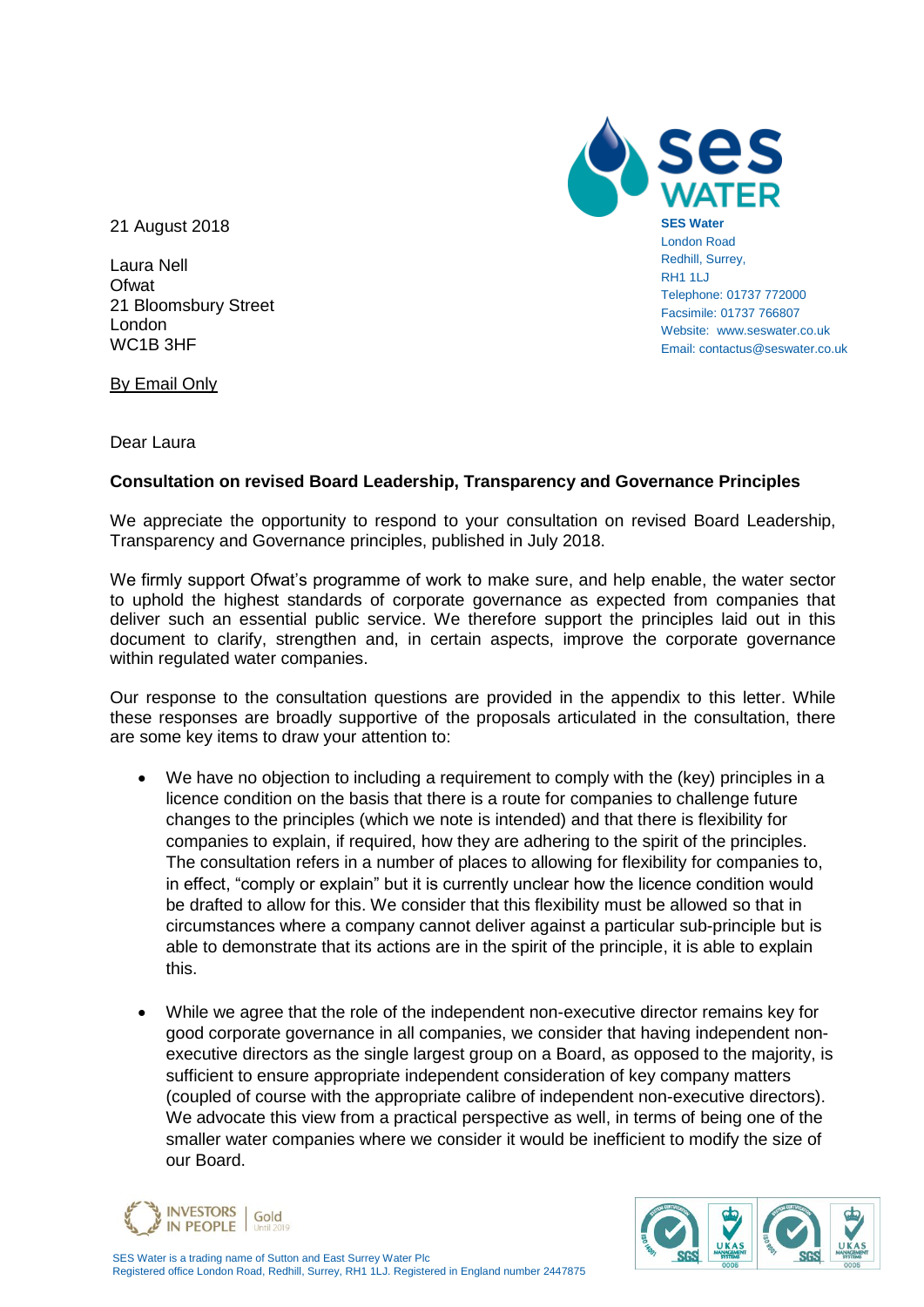We look forward to continued engagement on the matters discussed in this consultation and your wider programme on 'Putting the Sector Back in Balance' and we would be happy to discuss any of the items above in more detail. Please contact if you would like to discuss anything further.

Yours sincerely

Finance and Regulation Director

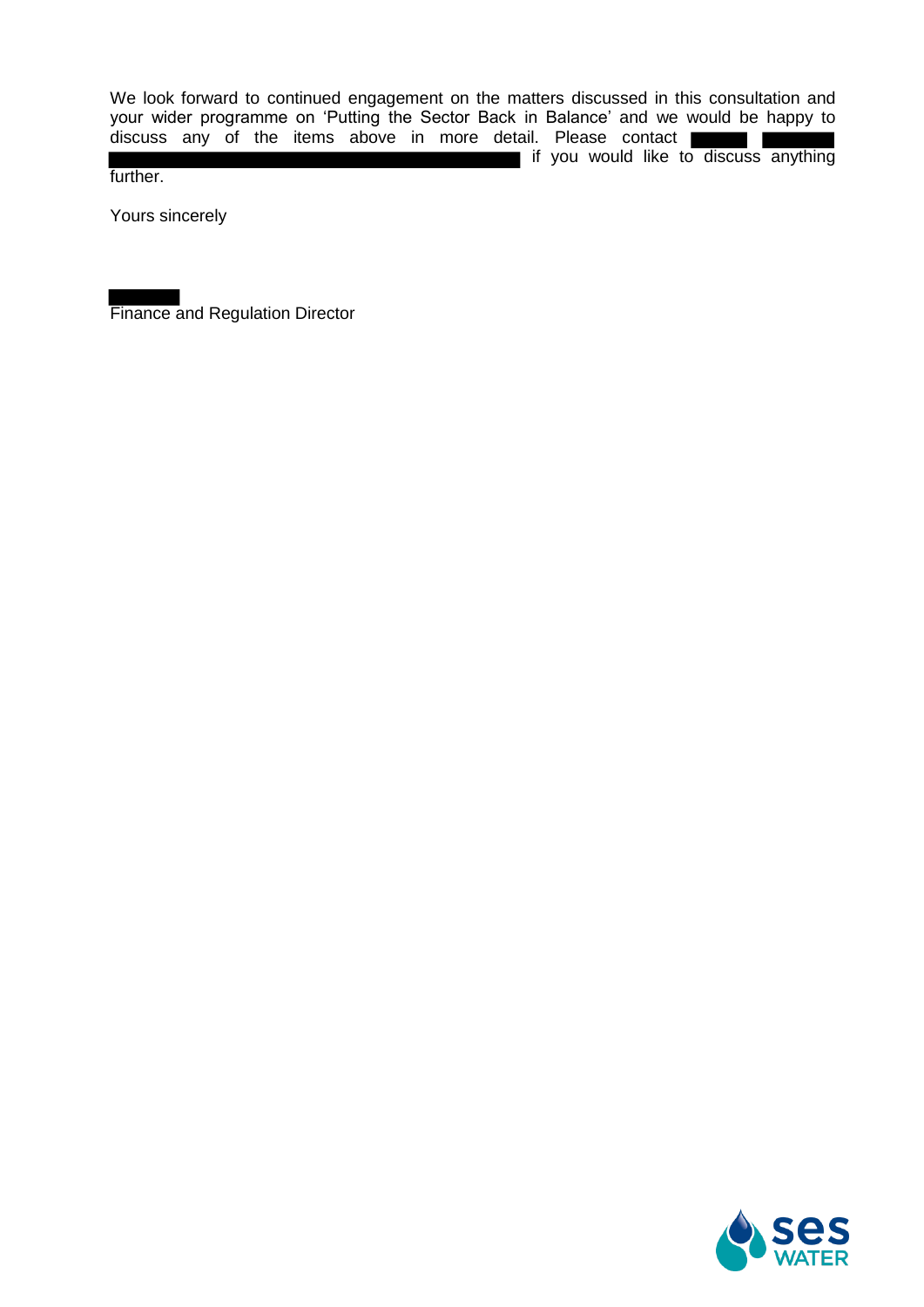# **Appendix 1 – response to questions**

# **Q1: Do you agree with the objectives for the principles we have set out (in Table 1 of this chapter)?**

Yes, we agree with the objectives for the principles listed in Table 1. These objectives, pertaining to how the board sets the purpose and values for the company, in addition to engendering trust through its actions and its accountability for long term direction for the company, are all aspects of good corporate governance that we adhere to at SES Water. We note in particular the objective associated with Board effectiveness, which refers to Boards and their committees being "…sufficiently independent". As you will note from our responses below, we consider that independence cannot always be objectively deduced from a series of prescribed independence tests, and that particular facts and circumstances need to be considered for each company when independence of the chair, board and committees is being assessed.

#### **Q2: Do you agree with the aim of setting principles that enable autonomy and flexibility for companies to deliver the highest standards of accountability and responsibility for their behaviour and outcomes, reflecting their own circumstances?**

Yes, we agree with the aim of setting principles (as opposed to specific provisions) to enable autonomy and flexibility for companies to deliver quality board leadership, transparency and governance that can be related to their own circumstances. As noted in the consultation, it is important that companies can explain how such governance principles have been adhered to in their own particular circumstances. With this in mind we consider that a number of the subprinciples do not meet with the intended aim as they are prescriptive in how a company is to comply. For the majority of sub-principles this raises limited concern. However, because of our own particular circumstances (which is addressed in our Annual Report), we note particular concern with sub-principle 4.i "The chair must be independent of management and investors. There must be explicit division of responsibilities between running the board and executive responsibility for running the business". We consider that only the key principles, and not the sub-principles, be incorporated into the licence, and seek assurance from Ofwat that the aim of principles that enable autonomy and flexibility is enshrined in licence changes to avoid a potential conflict between this aim and a requirement to comply with the licence.

# **Q3: Do you agree that if companies are unable (exceptionally) to comply with specific principles, they should explain very clearly how their approach meets the spirit of the principles?**

We consider that there should be a requirement to meet the four key principles and for a company to explain how its actions have allowed it to meet these principles or, if required, the spirit of the principles.

# **Q4: Do you agree with our proposed principle for purpose, values and culture?**

Yes, we agree with the proposed principle for purpose, values and culture. In our recently published 2018 Annual Report the Corporate Governance Report includes reference to our Board's key activities, a view on the Board's vision for the company, the setting of a strategic direction and how the Board reviews company objectives and performance. Incorporating such reporting into an annual statement from the Board, that sits at the front of the financial statements, which would focus on how the company has set its aspiration and performed for all those it serves, is a logical next step in overall transparency. We would also highlight that there are other means – outside of the annual reporting cycle – for the Board to explain their activity, such as with the publication of Board meeting minutes and standing agendas on websites,

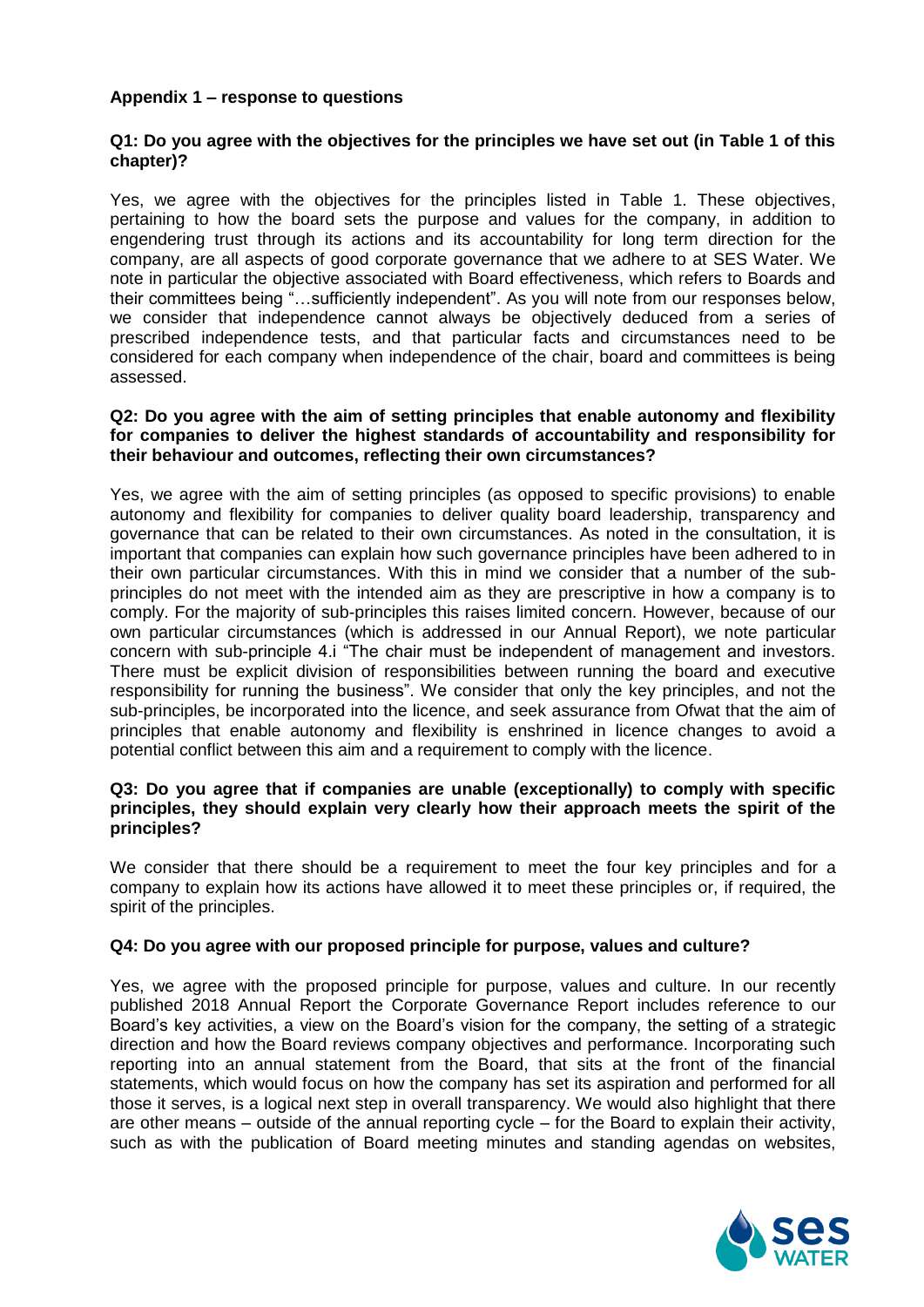together with direct engagement with employees through a nominated independent nonexecutive director, all of which we are planning to introduce this year.

# **Q5: Do you agree with our proposed board leadership and transparency principle?**

Yes, we agree with the proposed board leadership and transparency principle. The reporting proposed in this principle, around executive pay, dividend polices, risks and board and committee membership, aligns closely with recent Financial Reporting Council (FRC) announcements.

#### **Q6: Do you agree with our proposed principle for the stand-alone regulated company?**

Yes, we agree with the proposed principle for the stand-alone regulated company, which is a continuation of how we currently operate the Board and committee structure within our group of companies. Our regulated water company acts as if it is a stand-alone company, and the Board of our company takes full responsibility for all aspects of the regulated company's business.

#### **Q7: Do you agree with our proposed board effectiveness principle?**

Yes, we agree with the proposed board effectiveness principle, with the knowledge that ensuring the Board and its committees have the appropriate balance of skills, experience, independence and knowledge of the company has been a particular area of focus for our Board in recent years and has yielded positive results from our perspective. We would ask that Ofwat considers the following items in relation to the sub-principles detailed in Section 2.4:

- As noted throughout this response, we consider that incorporating the sub-principles into the licence will reduce the desired flexibility for companies' particular facts and circumstances, and that incorporation of the four key principles is sufficient (although it is currently unclear how the licence condition would be drafted to allow for this).
- While we consider an evaluation of the Board performance is required on a regular basis, consideration should be given to whether this is required each year or whether an evaluation every two years would suffice (unless significant issues arose from the evaluation). This would allow for a more efficient process to be followed for a company of our size.
- Consideration should also be given to periodically utilising a third-party facilitator for Board evaluation, in line with recent FRC announcements, to add another layer of objectivity to the process.

# **Q8: Do you think that the requirement for an independent chair should be a stand-alone licence obligation or should we allow some flexibility? If the latter, what mitigations would be appropriate where a company does not have an independent chair?**

We do not consider that the requirement for an independent chair should be a stand-alone licence condition. We consider it sufficient to incorporate the key board effectiveness principle into the licence, with the flexibility to explain why the chair is deemed to be independent, taking into account particular company facts and circumstances. We consider that at the forefront of this concept is being able to demonstrate, through the chair's actions and interactions with the Board and associated committees, his or her independence. While flexibility could be obtained through a balance of work performed by the other independent non-executive directors, we consider that the focus should be placed on establishing the independence of the chair themselves in the first instance. In exceptional circumstances, should the explanation of chair independence not be considered acceptable, a suitable transition period should be considered for current chair arrangements, being flexible to an individual company's facts and circumstances.

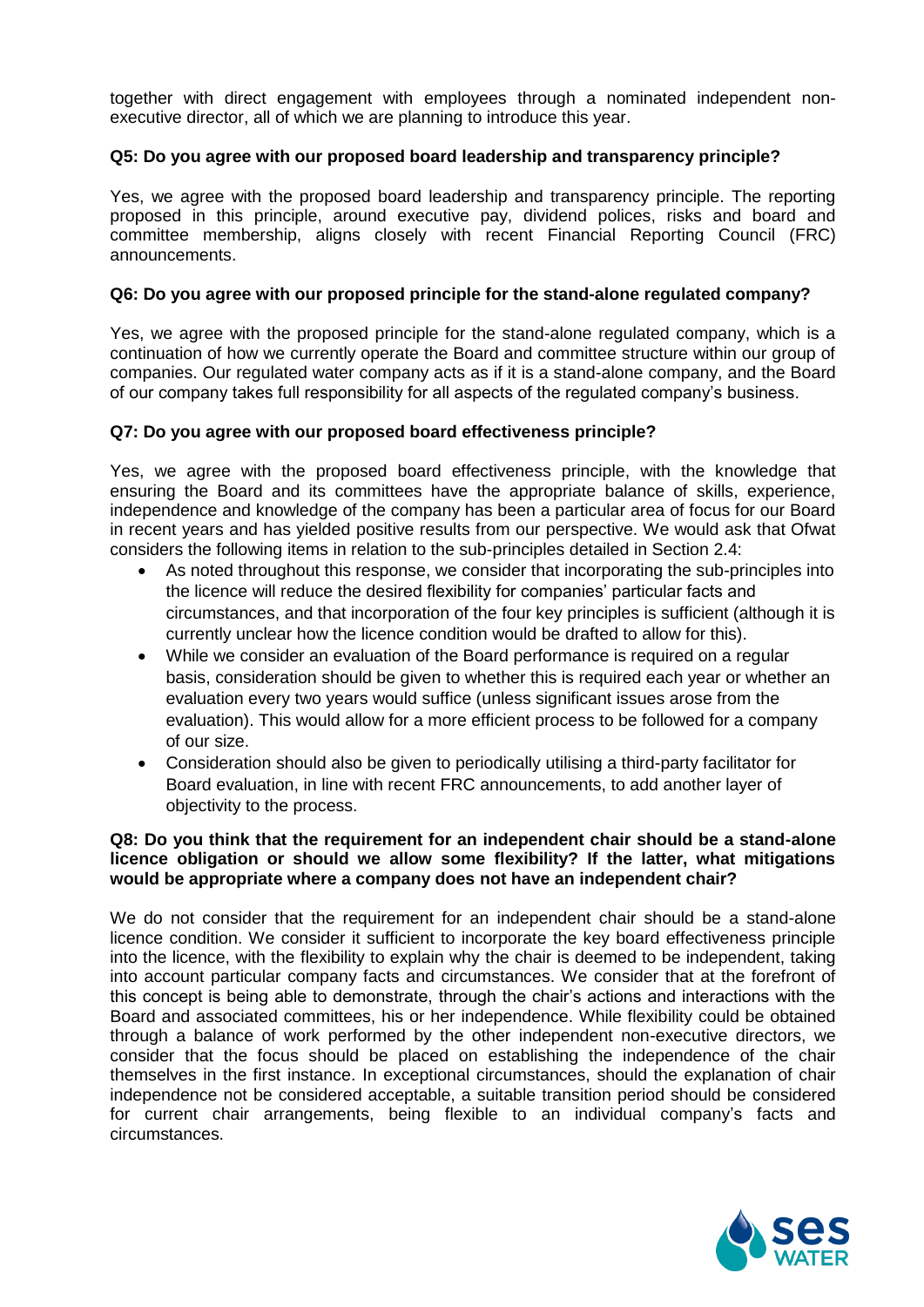# **Q9: Overall, how well do the proposed principles meet the aim of enabling autonomy and flexibility for companies to deliver the highest standards of accountability and responsibility for their behaviour and outcomes, reflecting their own circumstances (rather than setting overly prescriptive rules)?**

We consider that the proposed principles overall provide a good framework for achieving the highest standards of accountability and responsibility with respect to board leadership, transparency and governance, and – as long as their remains an ability to "comply or explain" for particular company circumstances – we consider this will be a positive step. A principles based framework with a comply or explain function, without the need for overly prescriptive rules, is in our opinion the best way forward.

# **Q10: Do you agree with our proposal to insert a requirement in companies' licences that they must meet the principles?**

We do not object to a licence requirement that requires the principles to be met, albeit we consider that adherence to these principles could still be achieved outside of the construct of the licence, sitting alongside the FRC's Governance Code. However, if this requirement is inserted within the licence, we expect there to be a clear mechanism provided that allows for flexibility in delivery against these key principles that can be objectively reviewed in light of individual company's facts and circumstances, and that the sub-principles themselves are not inserted into the licence, as this reduces flexibility.

# **Q11: Do you agree with our proposal for an appeal mechanism and a change process in the proposed licence condition to meet the principles?**

If adherence to the principles are enacted as a new licence condition, we agree that there needs to be an appeal mechanism and change process in place, not only if the appointee disputes whether revisions to the principles are reasonable and appropriate, but also to provide an appeal process if there is any dispute on the "allowed flexibility" used by companies to explain how they have delivered against the principles or spirit of the principles. Again, this is based on incorporation into the licence of the four key principles, not the associated subprinciples.

#### **Q12: Are there specific instances where individual companies' licence conditions might conflict or overlap with the revised principles?**

We are not aware of any of our current licence conditions that would overlap or conflict with the revised principles.

#### **Q13: Do you agree that we should insert a requirement in companies' licences that independent non-executive directors should be the single largest group?**

We consider it is not essential for such requirements be inserted into companies' licences, as adherence to such governance matters can be performed in a similar way to the FRC's Governance Code, but do not object if this requirement is inserted into the licence.